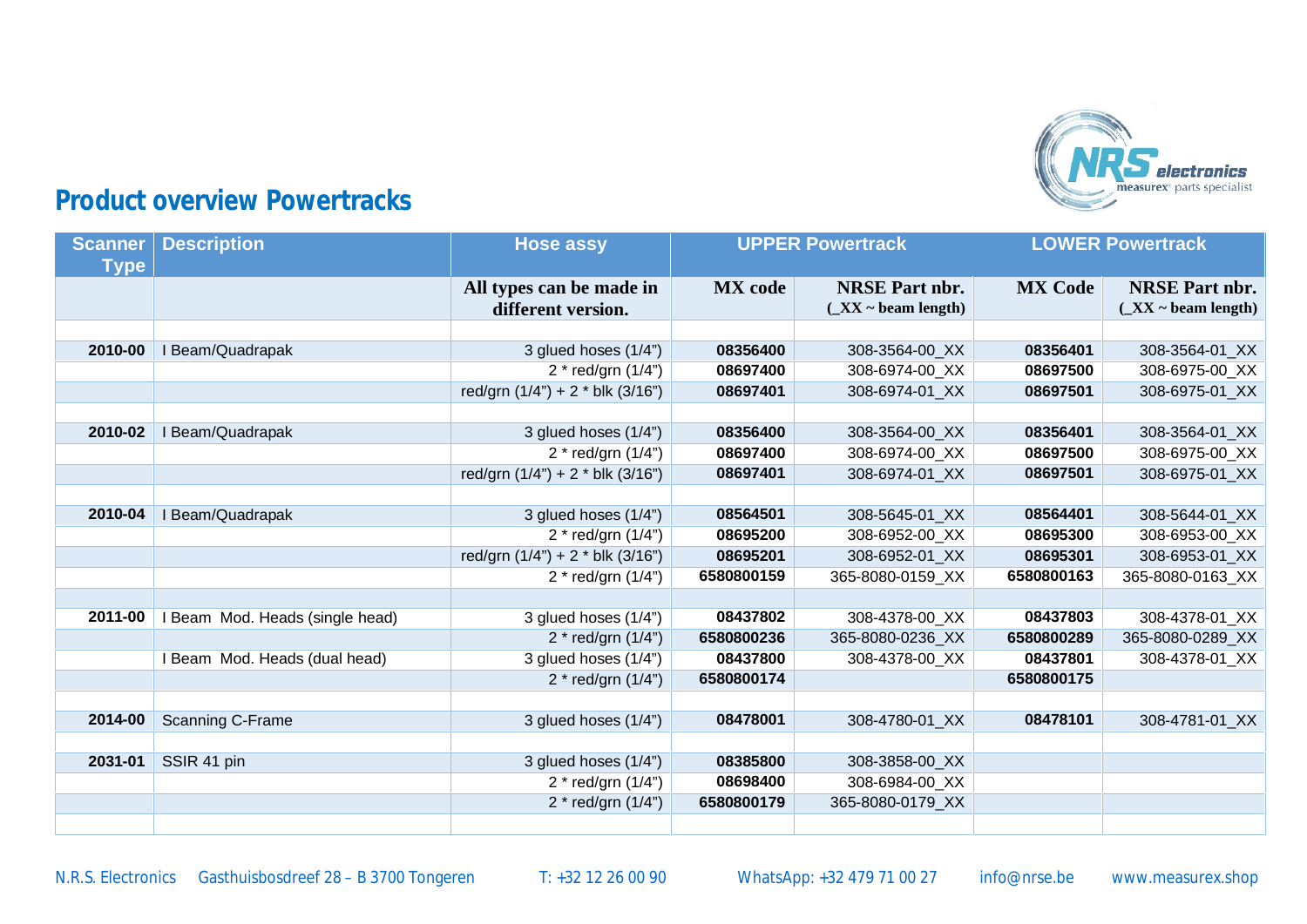| <b>Scanner</b> | <b>Description</b>                                       | <b>Hose assy</b>     | <b>UPPER Powertrack</b> |                  | <b>LOWER Powertrack</b> |                  |
|----------------|----------------------------------------------------------|----------------------|-------------------------|------------------|-------------------------|------------------|
| <b>Type</b>    |                                                          |                      |                         |                  |                         |                  |
|                |                                                          |                      |                         |                  |                         |                  |
| 2040-00        | U Beam Mod. Heads (single head)                          | 3 glued hoses (1/4") | 08331232                | 308-3312-32_XX   | 08331233                | 308-3312-33_XX   |
|                | U Beam Mod. Heads (dual head)                            | 3 glued hoses (1/4") | 08331200                | 308-3312-00_XX   | 08331201                | 308-3312-01 XX   |
|                |                                                          |                      |                         |                  |                         |                  |
| 2041-00        | <b>Hazard Reduced</b>                                    | 3 glued hoses (1/4") | 08391200                | 308-3912-00_XX   | 08391201                | 308-3912-01_XX   |
|                |                                                          |                      |                         |                  |                         |                  |
| 2041-02        | <b>Hazard Reduced</b>                                    | 3 glued hoses (1/4") | 08617000                | 308-6170-00_XX   | 08617001                | 308-6170-01_XX   |
|                |                                                          |                      |                         |                  |                         |                  |
| 2044-00        | U Beam inverted                                          | 3 glued hoses (1/4") | 08467700                | 308-4677-00_XX   | 08467701                | 308-4677-01 XX   |
|                |                                                          |                      |                         |                  |                         |                  |
| 2045-00        | U Beam Mod. Heads (dual head)                            | 3 glued hoses (1/4") | 08331200                | 308-3312-00_XX   | 08331201                | 308-3312-01_XX   |
|                | U Beam Mod. Heads (single head)                          | 3 glued hoses (1/4") | 08331232                | 308-3312-32_XX   | 08331233                | 308-3312-33_XX   |
|                |                                                          |                      |                         |                  |                         |                  |
| 2048-00        | U Beam Quadrapak                                         | 3 glued hoses (1/4") | 08476100                | 308-4761-00_XX   | 08476101                | 308-4761-01_XX   |
|                |                                                          | 2 * red/grn (1/4")   | 6580800195              | 365-8080-0195_XX | 6580800196              | 365-8080-0196_XX |
|                |                                                          |                      |                         |                  |                         |                  |
| 2070-00        | Low Profile                                              | 3 glued hoses (1/4") | 08560700                | 308-5607-00_XX   | 08560701                | 308-5607-01_XX   |
|                |                                                          |                      |                         |                  |                         |                  |
| 2080-00        | U Beam (dual head)                                       | 2 * red/grn (1/4")   | 08659000                | 308-6590-00_XX   | 08659001                | 308-6590-01_XX   |
|                | U Beam (single head)                                     | 2 * red/grn (1/4")   | 08659002                | 308-6590-02_XX   | 08659003                | 308-6590-03_XX   |
|                |                                                          |                      |                         |                  |                         |                  |
| 2080-01        | U Beam, Proline, Mod Hd (dual head)                      | $2 * red/grn (1/4")$ | 08659000                | 308-6590-00_XX   | 08659001                | 308-6590-01_XX   |
|                | U Beam, Proline, Mod Hd (single head)                    | 2 * red/grn (1/4")   | 08659002                | 308-6590-02_XX   | 08659003                | 308-6590-03_XX   |
|                |                                                          |                      | 08708000                |                  |                         |                  |
| 2080-03        | U Beam, Proline, GH (single head)                        | 2 * red/grn (1/4")   | 08703700                | 308-7080-00_XX   | 08708003<br>08703701    | 308-7080-03_XX   |
|                | U Beam, Proline, GH (dual head)                          | 2 * red/grn (1/4")   |                         |                  |                         |                  |
|                |                                                          | 2 * red/grn (1/4")   | 6580800329              |                  | 658080330               |                  |
| 2084-00        | U Beam Super Clean, Mod. Heads (dual                     | 2 * red/grn (1/4")   | 08659004                | 308-6590-04 XX   | 08659005                | 308-6590-05 XX   |
|                | head)                                                    |                      |                         |                  |                         |                  |
|                | U Beam Super Clean, Mod. Heads                           | $2 * red/grn (1/4")$ | 08659006                | 308-6590-06 XX   | 08659007                | 308-6590-07_XX   |
|                | (single head)                                            |                      |                         |                  |                         |                  |
|                |                                                          |                      |                         |                  |                         |                  |
| 2084-01        | U Beam Super Clean, Proline, Mod.<br>Heads (dual head)   | $2 * red/grn (1/4")$ | 08659004                | 308-6590-04 XX   | 08659005                | 308-6590-05_XX   |
|                | U Beam Super Clean, Proline, Mod.<br>Heads (single head) | 2 * red/grn (1/4")   | 08659006                | 308-6590-06_XX   | 08659007                | 308-6590-07_XX   |
|                |                                                          |                      |                         |                  |                         |                  |

N.R.S. Electronics Gasthuisbosdreef 28 – B 3700 Tongeren T: +32 12 26 00 90 WhatsApp: +32 479 71 00 27 info@nrse.be [www.measurex.shop](http://www.measurex.shop)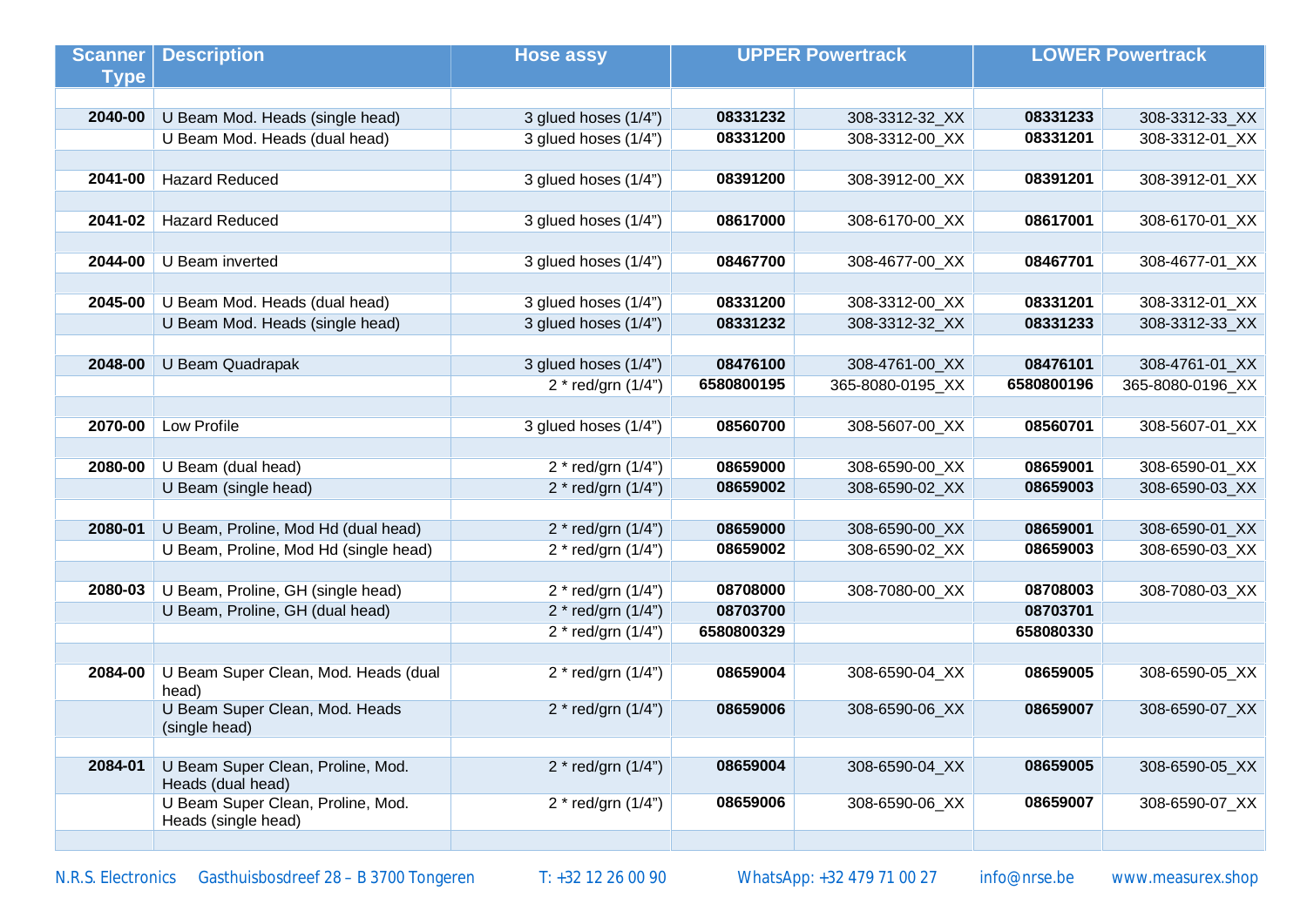| <b>Scanner</b> | <b>Description</b>              | <b>Hose assy</b>                      | <b>UPPER Powertrack</b> |                  | <b>LOWER Powertrack</b> |                  |
|----------------|---------------------------------|---------------------------------------|-------------------------|------------------|-------------------------|------------------|
| <b>Type</b>    |                                 |                                       |                         |                  |                         |                  |
|                |                                 |                                       |                         |                  |                         |                  |
| 2088-00        | <b>Quality Plus</b>             | $2 * red/grn (1/4")$                  | 08683200                | 308-6832-00_XX   | 08683100                | 308-6831-00_XX   |
|                |                                 |                                       |                         |                  |                         |                  |
| 2090-00        | I Beam/Quadrapak                | 3 glued hoses (1/4")                  | 08564501                | 308-5645-01 XX   | 08564401                | 308-5644-01_XX   |
|                |                                 | $2 * red/grn (1/4")$                  | 08695200                | 308-6952-00_XX   | 08695300                | 308-6953-00_XX   |
|                |                                 | red/grn $(1/4") + 2 *$ blk $(3/16")$  | 08695201                | 308-6952-01_XX   | 08695301                | 308-6953-01_XX   |
|                |                                 | $2 * red/grn (1/4")$                  | 6580800159              | 365-8080-0159_XX | 6580800163              | 365-8080-0163_XX |
|                |                                 |                                       |                         |                  |                         |                  |
| 2100-00        | Isotherm/Quadrapak              | 3 glued hoses (1/4")                  | 08575502                | 308-5755-02_XX   | 08575602                | 308-5756-02_XX   |
|                |                                 |                                       |                         |                  |                         |                  |
| 2101-00        | Intelliscan                     | 3 glued hoses (1/4")                  | 08592304                | 308-5923-04_XX   | 08592404                | 308-5924-04_XX   |
|                |                                 | 2 * red/grn $(1/4")$                  | 08697900                | 308-6979-00_XX   | 08698000                | 308-6980-00_XX   |
|                |                                 |                                       |                         |                  |                         |                  |
| 2101-01        | Intelliscan                     | 3 glued hoses (1/4")                  | 08592304                | 308-5923-04 XX   | 08592404                | 308-5924-04 XX   |
|                |                                 | $2 * red/grn (1/4")$                  | 08697900                | 308-6979-00 XX   | 08698000                | 308-6980-00_XX   |
|                |                                 |                                       |                         |                  |                         |                  |
| 2101-11        | Intelliscan                     | $2 * red/grn (1/4")$                  | 08652900                | 308-6529-00 XX   | 08653000                | 308-6530-00_XX   |
|                |                                 |                                       |                         |                  |                         |                  |
| 2106-11        | Box Beam Hd IV                  | $2 * red/grn (1/4")$                  | 08652700                | 308-6527-00_XX   | 08652800                | 308-6528-00_XX   |
|                |                                 | red/grn $(1/4") + 2 *$ blk $(3/16")$  | 08652701                | 308-6527-01 XX   | 08652801                | 308-6528-01_XX   |
|                |                                 |                                       |                         |                  |                         |                  |
| 2106-99        | Box Beam Hd IV                  | 3 glued hoses (1/4")                  | 08623104                | 308-6231-04_XX   | 08623204                | 308-6232-04_XX   |
|                |                                 | $2 * red/grn (1/4")$                  | 08652700                | 308-6527-00_XX   | 08652800                | 308-6528-00_XX   |
|                |                                 | red/grn $(1/4") + 2 *$ blk $(3/16")$  | 08652701                | 308-6527-01_XX   | 08652801                | 308-6528-01_XX   |
|                |                                 |                                       |                         |                  |                         |                  |
|                | <b>2200-10</b>   I Beam Head IV | $2 * red/grn (1/4")$                  | 08652500                | 308-6525-00_XX   | 08652600                | 308-6526-00_XX   |
|                |                                 | red/grn $(1/4") + 2 * b$ lk $(3/16")$ | 08652501                | 308-6525-01_XX   | 08652601                | 305-6526-01_XX   |
|                |                                 | $2 * red/grn (1/4")$                  | 6580800156              | 365-8080-0156_XX | 6580800158              | 365-8080-0158_XX |
|                |                                 |                                       |                         |                  |                         |                  |
| 2200-20        | Box Beam Hd IV                  | $2 * red/grn (1/4")$                  | 08652700                | 308-6527-00_XX   | 08652800                | 308-6528-00_XX   |
|                |                                 | red/grn (1/4") + 2 * blk (3/16")      | 08652701                | 308-6527-01 XX   | 08652801                | 308-6528-01_XX   |
|                |                                 |                                       |                         |                  |                         |                  |
| 2200-30        | Intelliscan                     |                                       | 08652900                | 308-6529-00_XX   | 08653000                | 308-6530-00_XX   |
|                |                                 |                                       |                         |                  |                         |                  |
| 4000 Left      | Da Vinci, Left Hand PMP         | red/grn $(1/4") + 2 *$ blk $(3/16")$  | 08714701                | 308-7147-01_XX   | 08714801                | 308-7148-01_XX   |
|                |                                 | $2 * red/grn (1/4")$                  | 6580800151              | 365-8080-0151 XX | 6580800153              | 365-8080-0153 XX |
|                |                                 |                                       |                         |                  |                         |                  |

N.R.S. Electronics Gasthuisbosdreef 28 – B 3700 Tongeren T: +32 12 26 00 90 WhatsApp: +32 479 71 00 27 info@nrse.be [www.measurex.shop](http://www.measurex.shop)